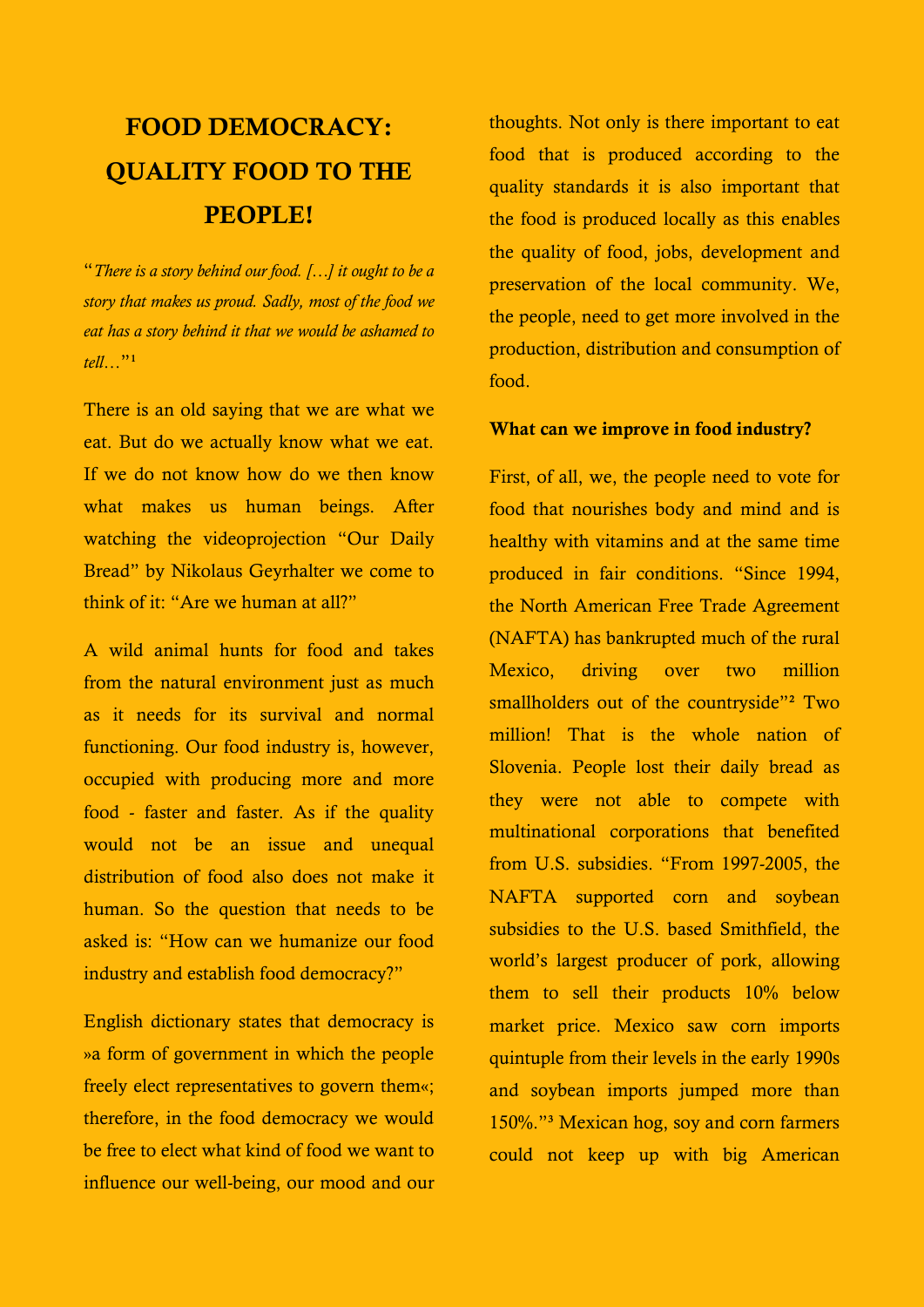companies on the market. "In a recent statement the international peasant movement La Via Campesina with GRAIN, the FoodFirst Information and Action Network agree with farmer's and indigenous peoples organizations, social movements and civil society groups that we need to: (1) Keep land in the hands of local communities and implement genuine agrarian reform in order to ensure equitable access to land and natural resources; (2) heavily support agro-ecological peasant, smallholder farming, fishing and pastoralism, including participatory research and training programmes so that small-scale food providers can produce ample, healthy and safe food for everybody; (3) Overhaul farm and trade policies to embrace food sovereignty and support local and regional markets that people can participate in and benefit from; (4) Promote communityoriented food and farming systems hinged on local people's control over land, water and biodiversity. Enforce strict mandatory regulations that curb the access of corporations and other powerful actors to agricultural, coastal and grazing lands, forests and wetlands."<sup>4</sup>

#### **What is the mission of food democracy?**

Freedom is grounded in responsibility. There has been great interest in the academic arena for sustainability from the

first »1972 UN Stockholm meeting on the environment, UNCED report Our Common Future in 1986«<sup>5</sup>, which introduced the term sustainable development and that made it essential to be able to detect the mechanisms that offer the proper incentives to incorporate sustainability into food management. Management is embedded into the broader framework of business community, society and nature. Sustainability as a term has its roots in the concept of sustainable development, associated with the final report of the World Commission for Environment and Development, the so called Bruntland report, under the auspices of the United Nations, and published under the phrase »Our common future«. According to that document, the term sustainable development refers to: »Humanity has the ability to make development sustainable, to ensure that it meets the needs of the present without compromising the ability of future generations to meet their own needs. «<sup>6</sup>

Consideration of future generations »bounds the behavior of contemporary leaders to act within the limits of the nature to regenerate and provide social and business opportunities for future generations to be able to have a decent life-style.  $\alpha^7$  United Nations 2002 resolution designated the period 2005-2014 as »the Decade of Education for Sustainable Development» 8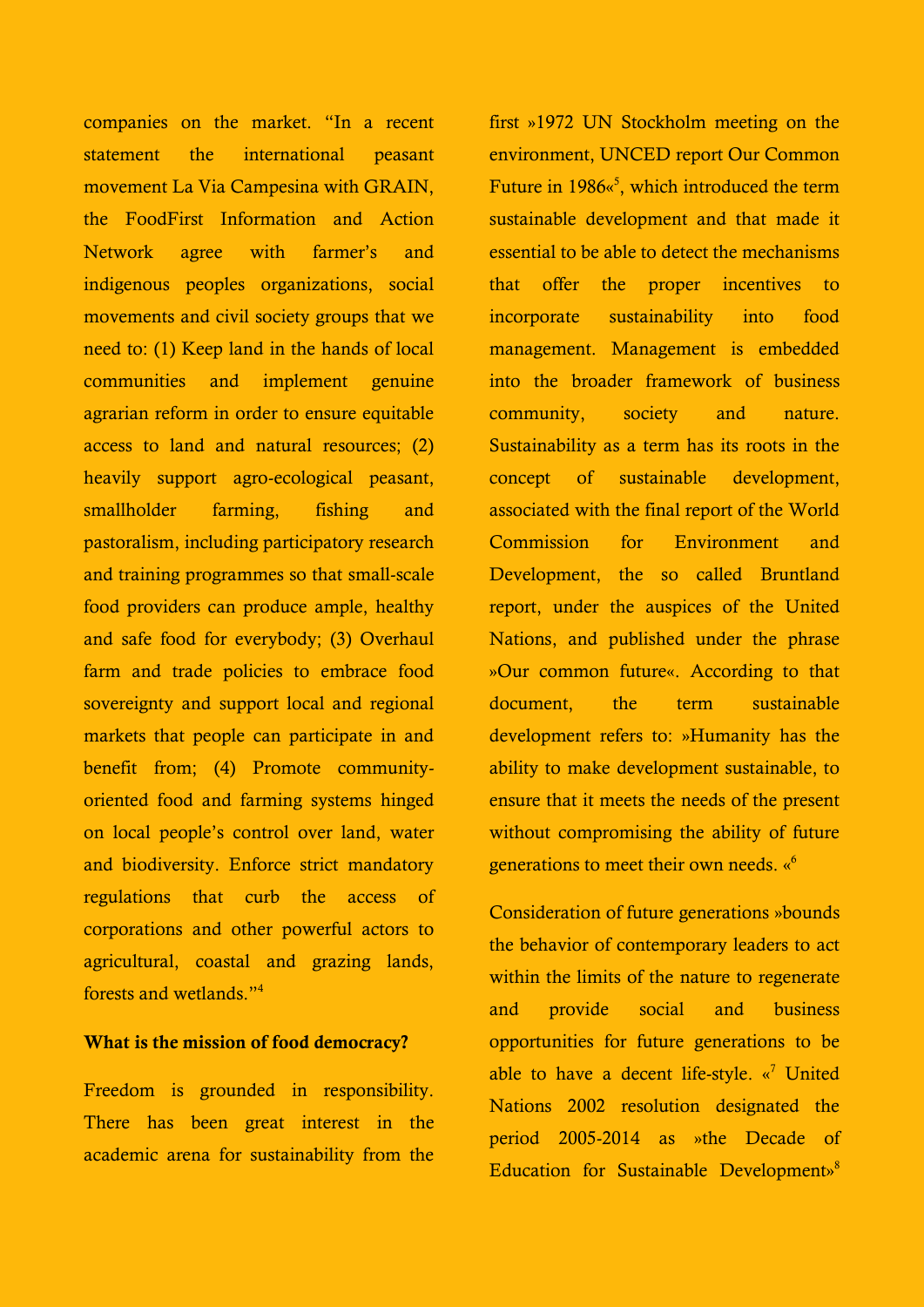and highlighted that education for sustainable development needs to provide specific skills such as learning to know, to live together, to do and to be.

Key sustainable principles are in the system of »ecology, society and economy. «<sup>9</sup> Sustainability is defined as »humans surviving indefinitely into the future with an acceptable quality in life« $10$  of which food is an integral part. The three dimensions of sustainability: "ecological, economic and social development"<sup>11</sup> are equally important to food democracy.

Data gathered in Full Professor's Vlado Dimovski's research group "Local food supply: benchmarking analysis and recommendations" evokes concern due to the low level of local food supply. Statistical data shows that Slovenia has the highest level of food supply at animal products (eggs and meat) and the lowest level at vegetables; the level is also low at products that are of strategical value for basic nutrition of people (wheat and potatoes).

In the years 2000 - 2010 the level of local supply of vegetables has decreased the most, despite the fact that growing vegetables can be profitable even for smaller farms, which represent the majority of Slovene farms. It is possible to presume that low local vegetable supply is the consequence of uncertain take away of products under reasonable prices at the time of product maturity, which is very important in vegetable growing as these products quickly loose on quality and value, that is why farms have switched to cattlebreeding and other products where risk of uncertain take away is lower or not present at all.

In order to critically answer the main daunting question and establish food democracy this leads us to answering the following question that takes us into the local environment, that in my case is Slovenia, therefore, in the next section We analyze the possibilities for food democracy in Slovenia and then spread again attention to the methodology of appreciative inquiry that we propose as a mechanism that can enable global food democracy.

## **What can we do to raise the level of local food supply?**

First of all, we must organize the agricultural market in a way that there is no risk of untimely take away of products at economically sound prices. That is how the production of local food will become interesting for local farmers. Looking longterm, strategical measures must be taken to provide for an optimal growth of local food supply. Since Slovenia does not have enough available agricultural ground for total local food supply it is necessary to develop a strategy of local food supply by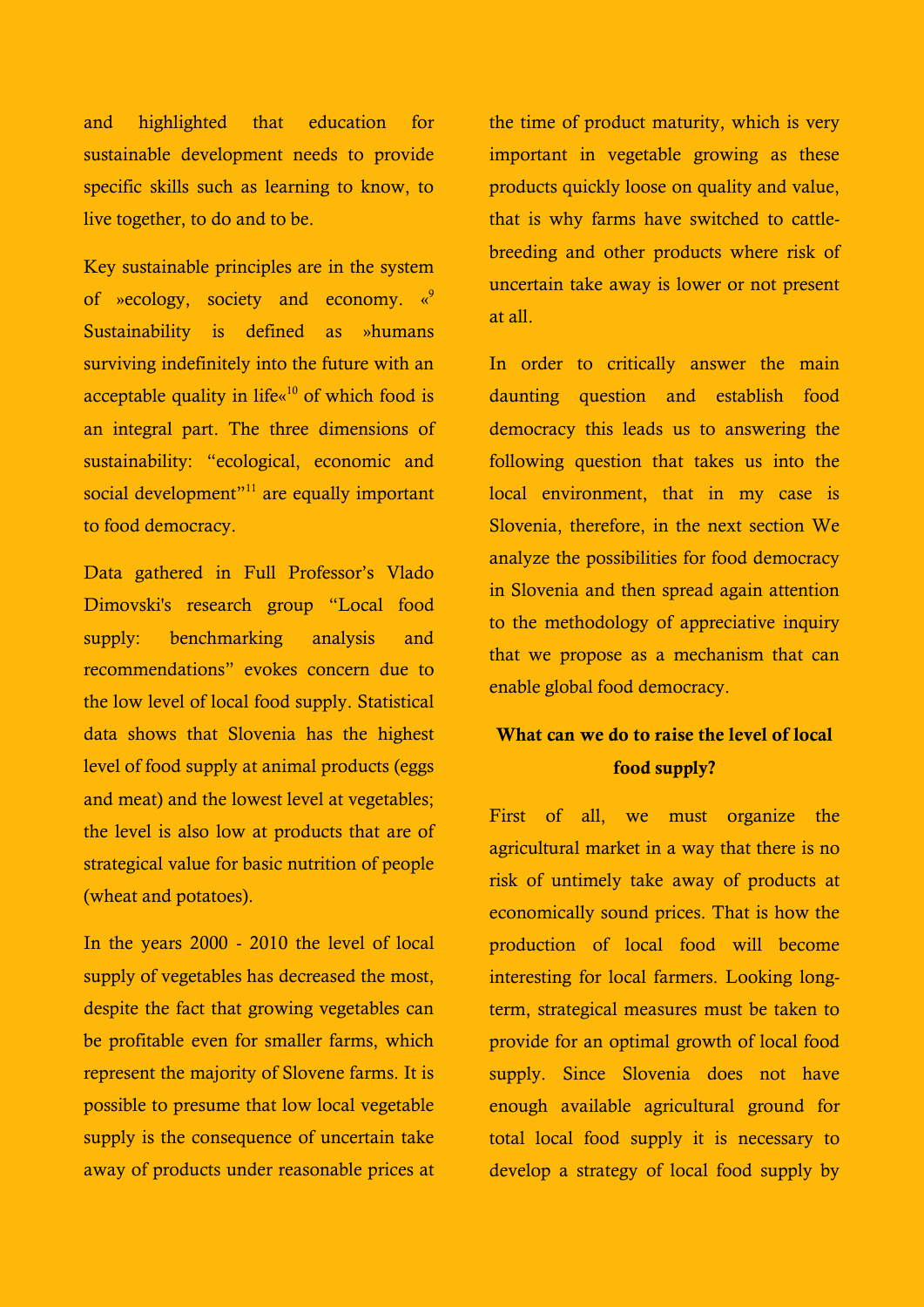stating the goals for each food product. Goals must be set in a way that they maximize the level of local food supply for those products where local production – due to short food chain from the field to the table – has considerable advantage in higher nutrition value (e.g. vegetable) and strategical value (wheat for making »our daily« bread, potatoes).

For optimal usage of available agricultural ground we need to add to the existing land register list of recommended plants, for which on a specific location, according to the climate conditions and other conditions, optimal income can be gained in accordance with sustainable farming. For individual products and locations by taking into consideration the difficulty of farming area economically sound take away prices need to be designed so the agricultural ground will be optimally used. According to the location, the take away prices need to be set in a way that the production of food for people (such as vegetables) in lower areas will be economically more interesting than cattle-breeding. That way the amount of food for people will increase and stockfarming will be strengthened in higher territories that are not suitable for vegetables but enable growing cattle of higher quality.

An interesting project of locally grown vegetables is a brand Lušt tomato that is grown in a lower region of Slovenia with the highest level of unemployment and very good conditions for agriculture. A group of three investors »by investing 7 million euro increased the level of local supply of tomatoes in Slovenia for about 13% and intend to produce 2000 tons tomatoes, annualy.«<sup>12</sup>

Organic farming is an agricultural practice that is the most human and environmentally friendly and its main goals are protection, sustaining natural resources, well-being of animals, production of healthy food products and sustainable development of the countryside where sustainability is defined as the foundation of organic farming and its advantages are: "protection of the environment, sustaining of unrenewable sources, better quality of food, reduction of food surpluses and redirection of agriculture to the needs of the customers."<sup>13</sup> Organic farming started to develop in Slovenia 20 years and is present mostly in agricultural extensive areas, whereas agriculturally preferable areas are dedicated to intensive and conventional agricultural usage.

In order to increase organic farming (critical analysis was done for the case of »Slovenia« <sup>14</sup> but could be transferred to many other countries, appropriately): (1) subvention system needs to be changed in a way that it stimulates production of market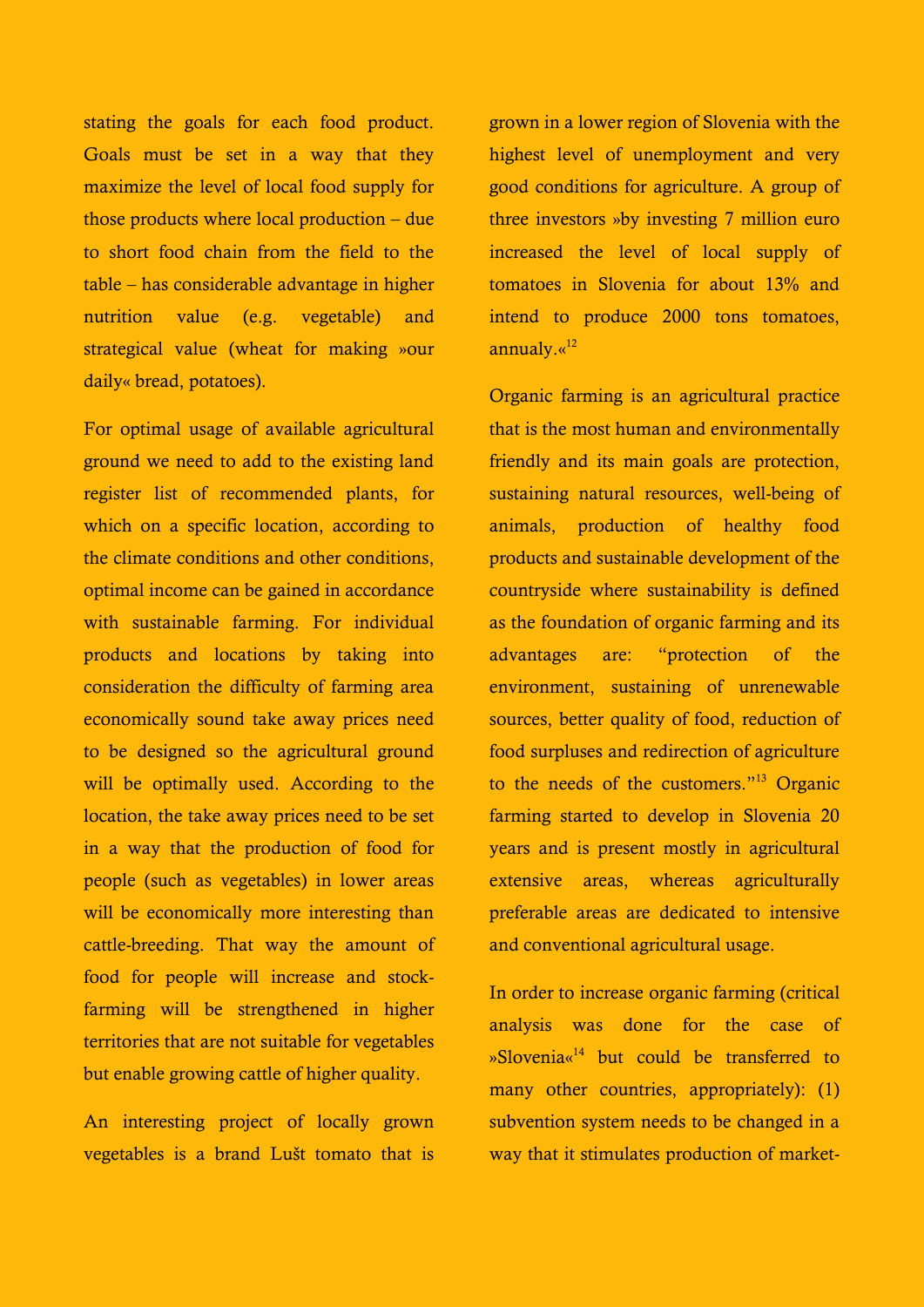interesting food and strengthen the awareness and knowledge transfer between producers (conventional and organic); (2) increase a very low share of Slovene organic food products in the whole distribution of organic products (challenging structure of territory and minimal production for the market); (3) sales of organically grown products need to be broadly available and not just the way they are now mostly at farms or in the modest number (13 in 2012) of organic markets; (4) high prices of organic products need to lower with the economy of scale (on average they are 80% higher than conventionally grown products); (5) sales trend needs to move in the direction of web sales channels, partnership farming and connection of organically grown products with wellness resorts and public organizations such as educational institutions; (6) develop organical farming in western and southwestern part of Slovenia; (7) strengthen beside cattle-breeding farms also organically grown vegetables and fruit that are more work intensive and demanding; (8) younger, well-educated people need to have a bigger role in organical farming; (9) intensify scientific research of organical farming that due to late development of organic farming is not well developed; (10) Slovenia belongs together with Denmark, the Netherlands, Hungary, France, Finland

and Latvia among countries for which a slow growth of organic farming is expected.

# **How can we design the transformation to food democracy?**

Action research states that researchers are "part of the transformation process while doing the research."<sup>15</sup> Lewin constructed the term action as "a cycle of planning, acting, observing and reflecting."<sup>16</sup> Zuber-Skerritt defines action research, action learning and process management (ALARPM) in its multifunctionality »as philosophy, theory of learning and methodology, method and technique that is closely connected with action learning as an international field«<sup>17</sup> dealing with learning as a process of gaining new insight and implementation of the gained knowledge into practice. Action researcher is obliged due to the validity of his action research to provide information for recoverable research process, with stating the epistemology – the ideas and the process in which they were integrated, and to define what is considered as acquired knowledge as the »action researcher is responsible for stating when the action research is completed and enough knowledge was gathered«<sup>18</sup>

»Appreciative inquiry«<sup>19</sup> as a subset of appreciative action research is suitable for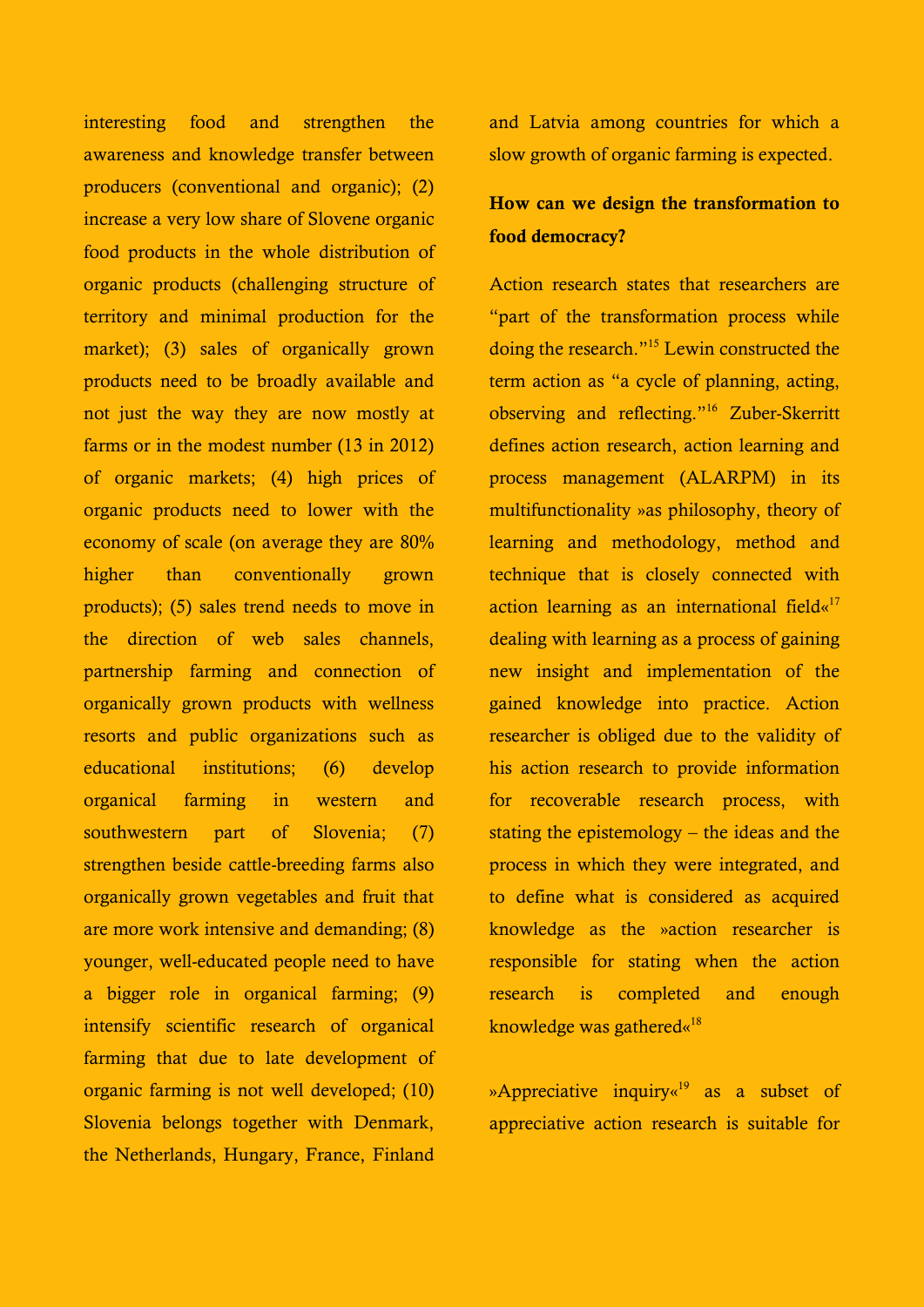stimulating creativity in contemporary food industry.

»Methodologically and theoretically«<sup>20</sup> it incorporates food democracy in four stages: *(1) Appreciation (Discovery phase)* means investigation into the positive core of the food industry, its production, distribution, consumption and its symbiotic functioning. Stated research question: How to design the transformation to food democracy? stimulates the appreciative inquiry research and learning into enhancing the creativity by: *(2) Visualization of results (Dream phase)* that is the process of envisioning future desired vision of the food industry with participation of all the stakeholders; *(3) Coconstruction (Design phase)* is the articulation of practices and means to achieve the desired vision of food democracy; *(4) Sustaining action (Destiny phase)* means creating systematic means that empower, enable sustainable life-long learning, improvisation and constant renewal of food democracy.

# **Teaching innovation: Rethink food management into food democracy initiative**

Social innovation causes the change of the system. Social innovators (e.g. such as Slovene society Mladinski ceh) put in the centre of attention "a human being and his feelings towards things."<sup>21</sup>

In order to build food democracy: (1) analysis and collection of data through interviews needs to be carried out with all the stakeholders; (2) challenge needs to be internalized (the solution seekers need to see the challenge through the eyes of final food producer/distributer/consumer; (3) we need to redefine the problem (where is an actual challenge and look behind and beyond); (4) ideation (wide specter of possible solutions); (5) feedback and reflection with stakeholders; (6) design of a prototype; and gain (7) feedback and reflection from the wide range of stakeholders.

Rethinking means rethinking all aspects of life, however, so far it was focused on relationship towards environment and lately shifted its focus also to current social problems (e.g. such as high youth unemployment). We see opportunities in rethinking the role of youth in food industry – it is so basic yet we often neglect to think of it, responsibly. We propose that an aspect of rethink initiative could also be in strengthening the role of rethinkers in food industry.

Rethinking food industry means that we do not take it for granted where our food comes from and trust unconditionally food producers and distributers. We need to take a responsible attitude towards food. Food democracy demand responsible consumers,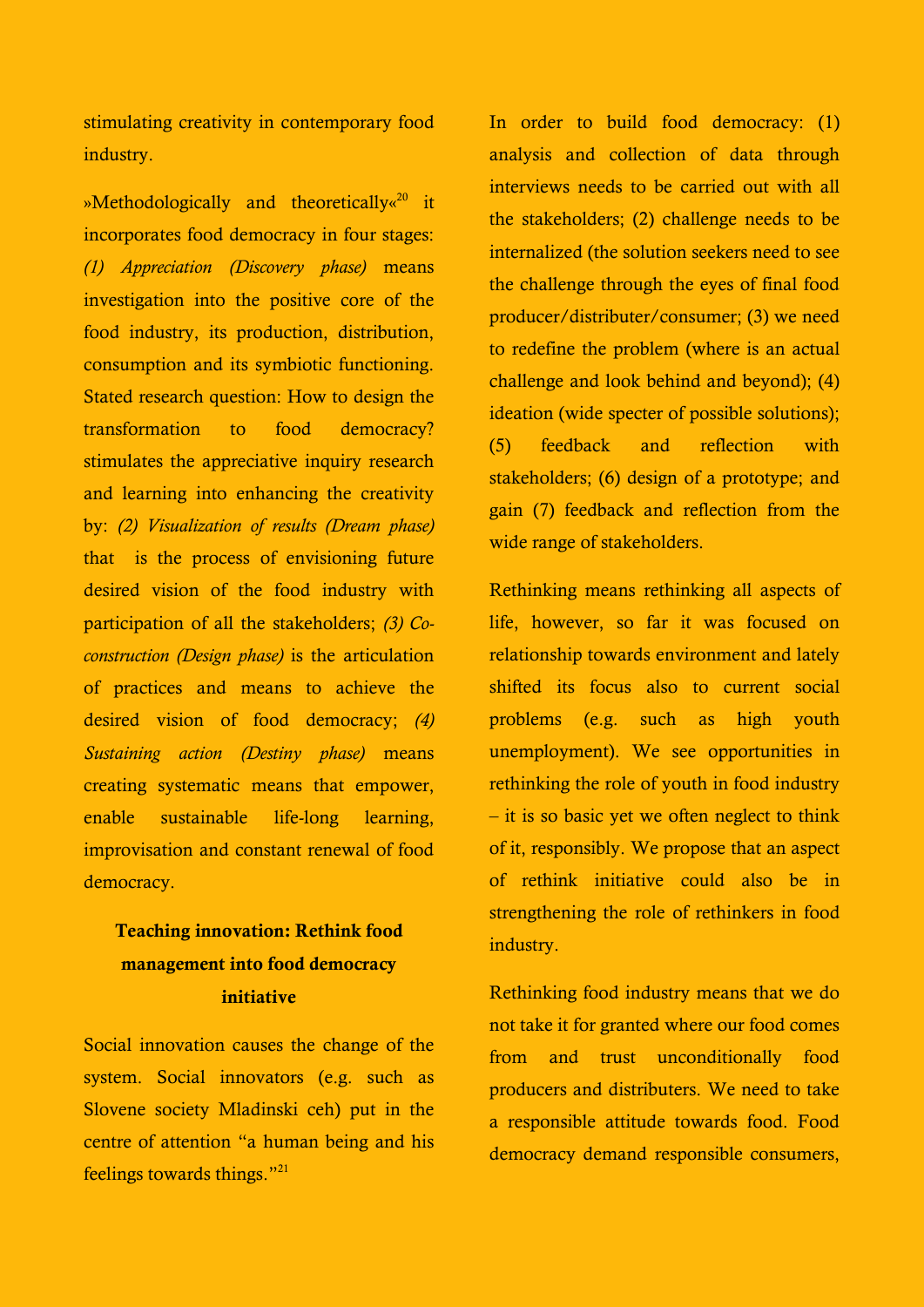distributers and producers as we are all part of the same system and incomplete one without the other. If producers have secure take away they can produce quality food without having to take shortcuts in the process. On the other hand, consumers need to raise awareness and low price must not jeopardize the food quality. Producers need to get respectful payment for their effort; therefore, food distributers and big food chains need to be showed respect by consumers' attitude of buying from stores that have demonstrated their social and environmental responsibility.

# **Case study approach: Am I a food democrat?! or »Food that makes me«**

Judita Peterlin is the great granddaughter of a true food democrat Taša who loved her land, sustainable farming, creative kitchen, bread making, and home food. And Taša was successful in passing on that love on her son Ivan, her three granddaughters Anita, Marija & Judita, two grandsons Ivo & Tonček, seven great grandsons Urban, Jure, Anže, Uroš, Jaka, Aljaž & Blaž and four great granddaughters Irenca, Judita, Staša & Marjanca. What the coauthor remembers most about her upbringing are family gatherings that were full of inviting smell as there was always present… home-made food and through it Taša – who lived on in her recipes. The author is positive that Taša smiles from food heaven and is happy to share one special recipe also with the wider community that honors food democracy.

What makes the recipe for her cake that the author named »*slo. Tašine – eng. Taša's cake*« so special is the long journey full of love this more than 100-year-old recipe made in a letter from a small town in Slovenia in order to comfort home-sickness of her sister Antonija in the United States of America where she moved in the beginning of the 20th century in order to secure a better future for herself. But what she found was lack of food democracy and longed for the love that home-made Taša's cake had as a special ingredient. And to comfort her sister as best as she could Taša send Antonija her recipe for the cake that produced a sense of home and the author found it 60 years later after cleaning Antonija's attic in a box full of letters and moreover…in a moment when she craved for home.

Emotional, spiritual and logical conclusion is that the key to the success of the cake is also in fresh and locally produced ingredients, therefore, the author invites the readers to head on a journey to local producers in their community before heading into kitchen and preparing the cake. It will taste much better as you will know and sense which hands crushed the grains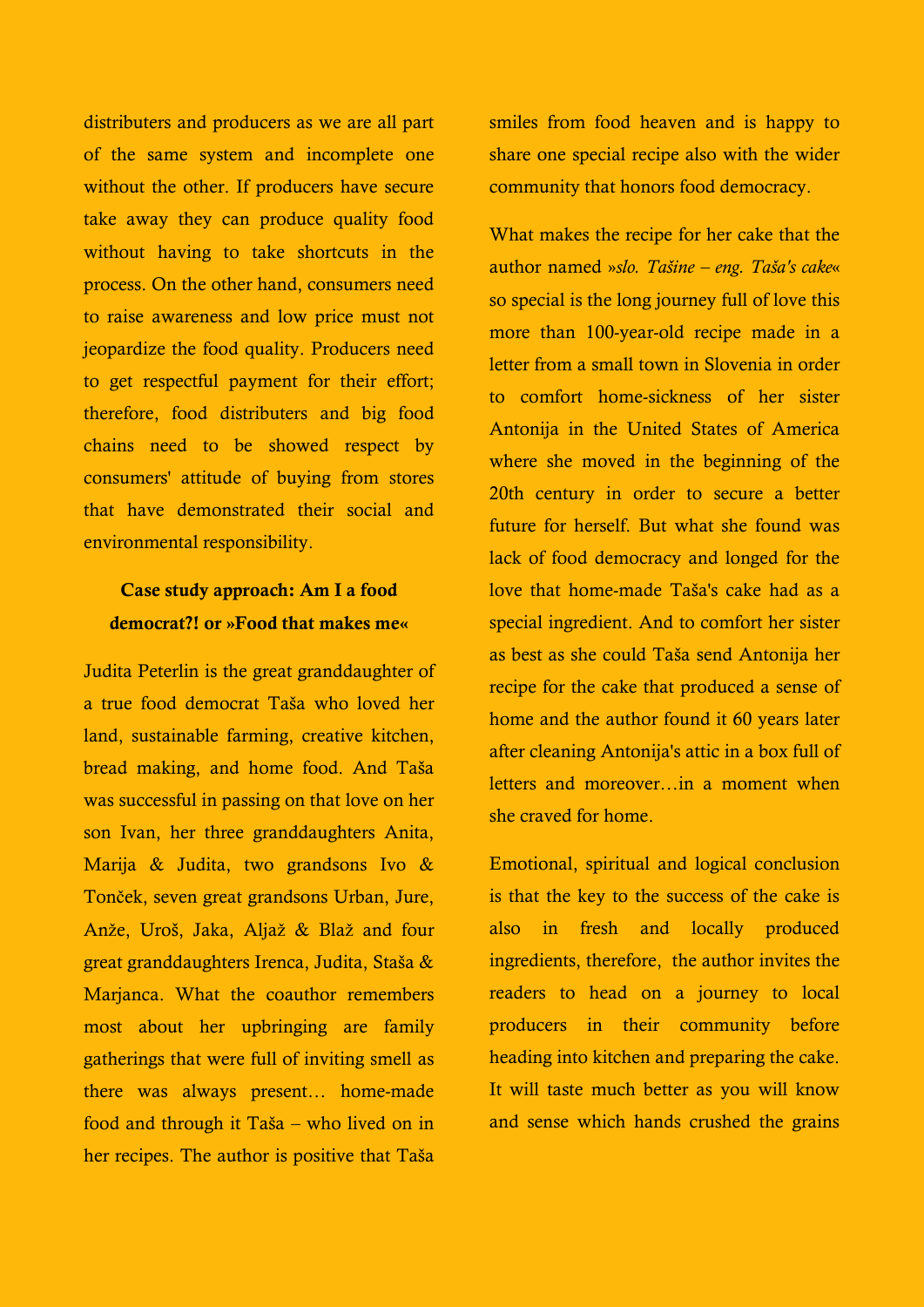before your hands bake them. It's time to move from words to action:

#### *TAŠA'S CAKE*

*INGREDIENTS: 0,5 kilogram\* of locally produced flour 0,2 kilogram of locally produced sugar 0,375 liter of locally produced milk 3 tablespoons\*\* of locally produced honey 1 teaspoon of locally grown herbs (if not produced: zimt can be used) scrape the skin of one ecologically grown lemon half of baking powder 1 teaspoon of baking soda/sodium bicarbonate locally grown nuts*

#### *PREPARATION:*

*Mix well all the ingredients together and after that place dough in well greased pan or a pan covered with waxed paper. Even the dough and sprinkle it with nuts (walnuts, hazelnuts or peanuts). Put the pastry into a hot oven. Bake until toothpick inserted in cake comes out clean.* 

*Bon appetite and long live food democracy!*

*\*1 kilogram…….2.205 pounds*

*\*\*1 tablespoon….15 milliliters*

# **Action research of food democracy: Empirical evidence for "Am I a food democrat?**

Judita Peterlin participated in the empirical part of the paper by critically evaluating her role in the food production, distribution and consumption: "I love local food and action research is my favorite research approach as "it begins with the issues and concerns within some practical situation, with which the action researcher interacts, therefore action research should both answer a research question and fulfill a practical need." 22

My research into my own relationship towards food democracy started spontaneously as all best things usually happen to me. I started thinking and writing as this is also what I usually do. But then I thought of my great grandma's recipe and first just wanted to add a photo of the final dessert. But no, that is not the point of food democracy, that is what I am used to and what we get in all the beautiful magazines around the world that deal with food and recipes. It looks so beautiful that it is intimidating sometimes as it seems as though supermoms are cooking in other kitchens. Well, I decided to go on a trip and collect all the ingredients for my Taša's cake locally as it used to be done. In a way I moved forward into the food democracy but at the same time travelled back in time. Kind of strange feeling - but lots of fun. I decided to photo document everything as I saw in one research camp with society Morigenos where we took photos and photos, well lots of photos of the dolphins that to me seemed all the same, but of course they were so different to the expert's eye. As food ingredients seem so different to me in comparing local ones with the ones bought in supermarkets.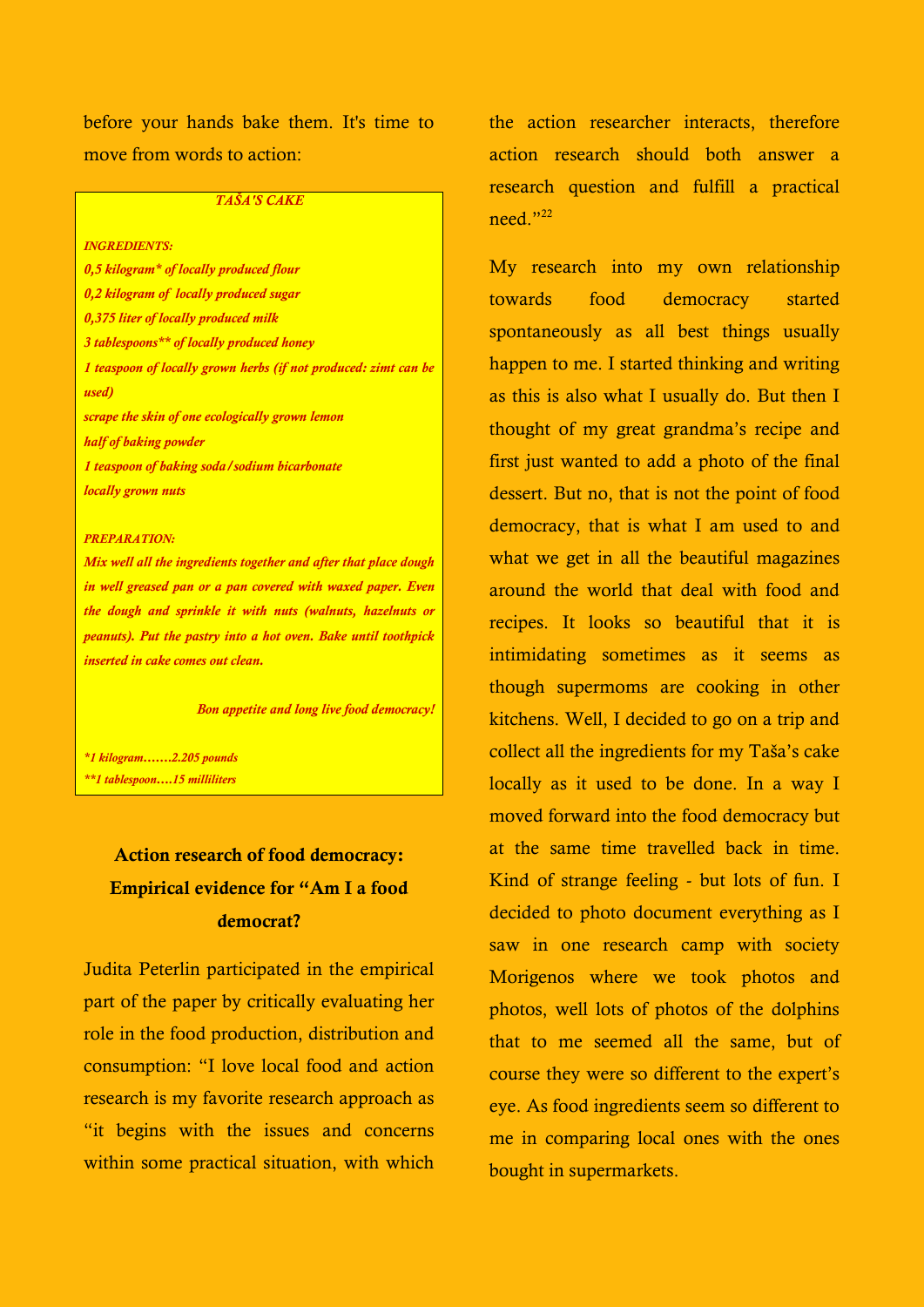**i@NUTS -** My first photo session was of our family's walnut in front of the house. And then of walnuts that are drying in the cellar. I have not noticed it before but the walnut has such a beautiful green color wrapping, have you noticed it? And how beautiful it is when it is still small and green, so tenderly looking. I did not liked it when it was still in blossom as I had to clean the patio all the time and it was also slippery and left stains on the stoned pavement. But how tasty it will be when it ripens into a delicious walnut. Cannot wait! The nuts used in the cake are from last year and because the squirrels were faster there was only a few for us to chew on.

**i@HERB -** The second photo star was my Herb! Or I should say herbs as I like them a lot and always pick many of them in our garden; I picked tarragon (my favorite), mint and sage. As I was picking the herbs I smelt so many irises and daisies that were floating in the wind with their heads.

**i@MILK -** The photo of a cow that produced the milk for my cake was taken of my friend's father's favorite cow Liska. Mirko adores his cows and they are treated with care. As he was showing me his stable he talked with such pride about his cows that his eyes sparkled as when he talks about his family. He makes farmers proud!

**i@LEMON** – For as long as I can remember I wish to grow lemons, figs, oranges, kakis, and kiwis. And I always thought that they do not grow in our part of the world. But I was wrong. Our neighbors are successful in growing them and that gave me courage to start with figs. My fig tree is still very small but getting stronger by the day and I cannot wait to pick my very own first fig. If I would be a tree I would want to be a fig tree. But anyway, if I will be successful with growing figs my next mission is growing lemons. We will see, therefore, this photo of a lemon is taken from the Liubliana market where the seller was kind enough to allow me to take photos when buying them.

*i@FLOUR* - My father's mother grew up in a mill that is why I always had interest in bread making. The place where we buy our flour is in the nearest still-working mill in Radomlje and I like going there in the summer with my bike as the trail takes me by the river and I stop at the sound of millwheel.

*i@HONEY* - When I was thinking where to go to buy honey, I decided to buy it from a place where we used to buy sugar for my grandpa's bees – in Mengeš. Mr & Mrs Blejec are very open-hearted people. Mr Blejec also had a farewell speech at my grandpa's funeral and we were remembering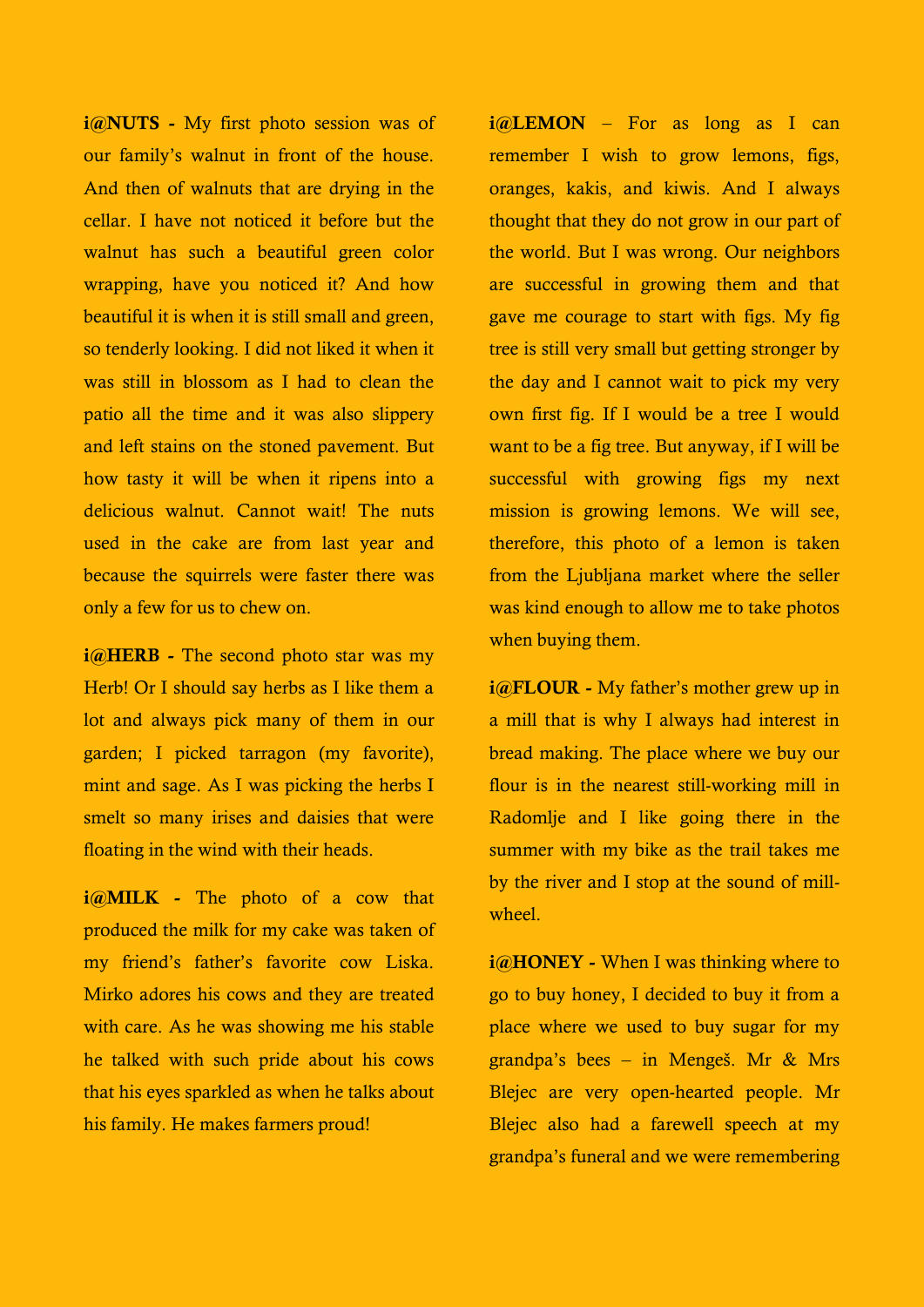him when we went to see Mr Blejec's beehive. Unfortunately, my grandpa Ivan is not alive for quite some time now but I have in my memories all the summer days that we spent at the beehive in his garden. In Slovenia beehives are beautifully decorated and painted with different stories of national heritage and my grandfather's beehive was no exception. I could spend days there just looking at the bees coming and going. My grandpa said that the bees taught him patience. Few years back grandpa's bees died and with them a little bit of us.

After taking the photos of my main ingredients for the cake there are some that are not a part of my food democracy journey – baking powder and sugar. Sugar is local as according to the legislation local food supply includes the whole area of Slovenia but, unfortunately I did not go to the region in Slovenia that produces it as I took term local as very near to my hometown. Ecologically produced baking powder (made out of wine stone) was bought in a local store.

Therefore, yes, I am proud to tell the story behind my food and, YES:

#### *I AM A FOOD DEMOCRAT!"*

' di MEDENE REZINE  $1/2$ kg moke 20 dag cukra 3/8 P michega mieka 3.75 del 15 dag medu ali 3 Elice *1 źlicka* cimeta astigauo limonino lupino 1 pecilni prasek 1 ilica jedilne sode bikarbone x stupaj prav dobro stepi su storoj si<br>liko pomanamo in i moto potocouro petačo<br>esto evatomerno razcavnaj in ga potesti<br>Zdrobno naretavimi oxturi ali lesuiti. tavi testo v precis vročo perico in tren governe kosce, lo x yèce

#### **REFERENCE:**

<sup>1</sup> Josh Viertel, "Beyond Voting with your Fork: From Enlightened Eating to Movement Building," Food First Backgrounder Institute for Food and Development Policy 18, no. 1, 2012, http://www.foodfirst.org/sites/www.foodfirst. org/files/pdf/Spring\_2012\_Backgrounder\_Beyo nd\_Voting\_with\_your\_Fork-

\_From\_Enlightened\_Eating\_to\_Movement\_Buil ding.pdf

<sup>2</sup> Facts, Immigrant Workers in the U.S. Food System, The U.S. food system relies on underpaid and under-protected immigrant labor, Food First Institute for Food and Development Policy,

[http://www.foodfirst.org/sites/www.foodfirst.](http://www.foodfirst.org/sites/www.foodfirst.org/files/pdf/Immigrant%20Workers%20in%20the%20Food%20System%20Facts.pdf) [org/files/pdf/Immigrant%20Workers%20in%2](http://www.foodfirst.org/sites/www.foodfirst.org/files/pdf/Immigrant%20Workers%20in%20the%20Food%20System%20Facts.pdf) [0the%20Food%20System%20Facts.pdf](http://www.foodfirst.org/sites/www.foodfirst.org/files/pdf/Immigrant%20Workers%20in%20the%20Food%20System%20Facts.pdf)

<sup>3</sup> Facts, Immigrant Workers in the U.S. Food System, The U.S. food system relies on under-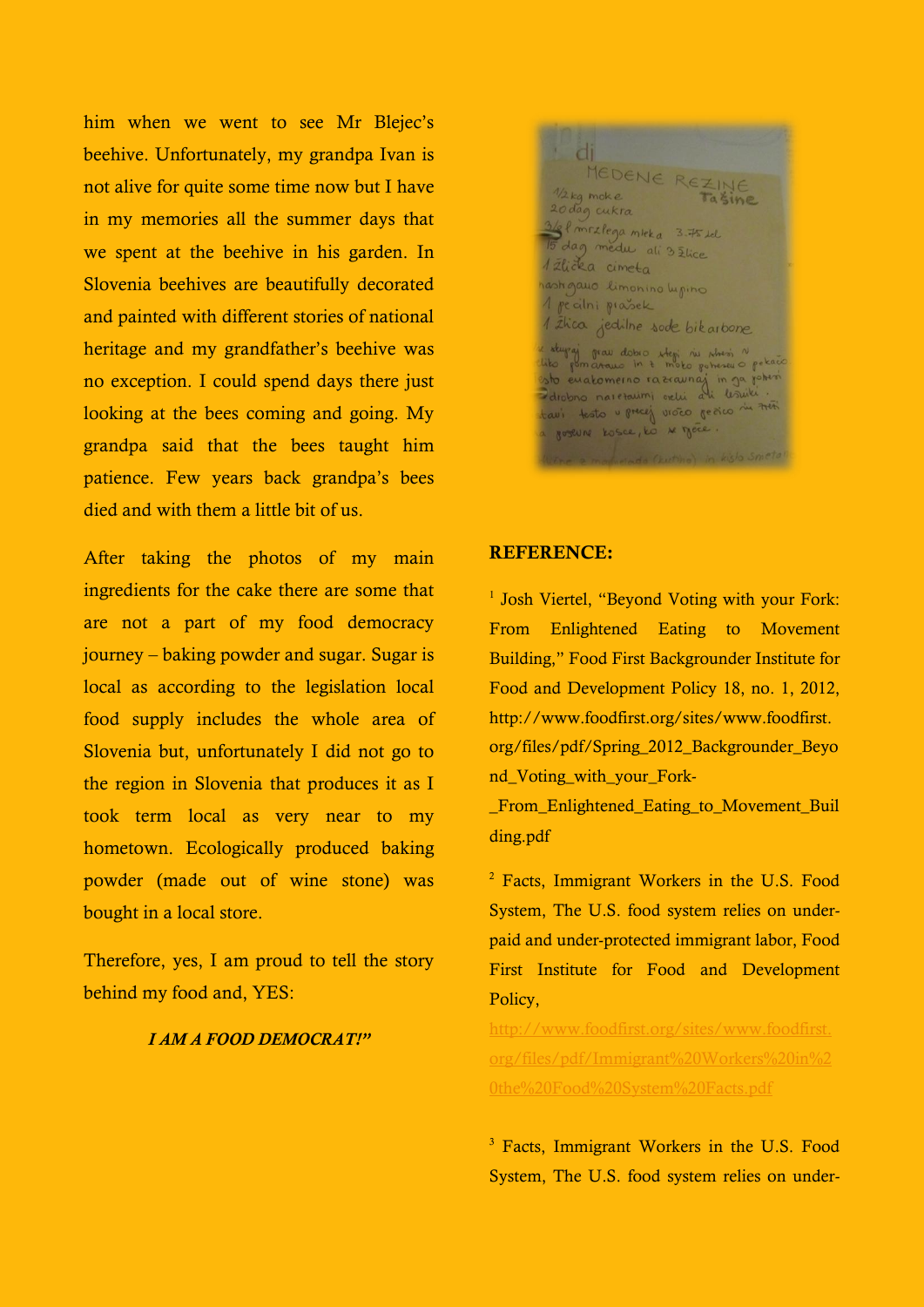paid and under-protected immigrant labor, Food First Institute for Food and Development Policy,

[http://www.foodfirst.org/sites/www.foodfirst.](http://www.foodfirst.org/sites/www.foodfirst.org/files/pdf/Immigrant%20Workers%20in%20the%20Food%20System%20Facts.pdf) [org/files/pdf/Immigrant%20Workers%20in%2](http://www.foodfirst.org/sites/www.foodfirst.org/files/pdf/Immigrant%20Workers%20in%20the%20Food%20System%20Facts.pdf) [0the%20Food%20System%20Facts.pdf](http://www.foodfirst.org/sites/www.foodfirst.org/files/pdf/Immigrant%20Workers%20in%20the%20Food%20System%20Facts.pdf)

<sup>4</sup> Fact Sheet, "Harvesting Money – The Global Land Grab," Food First Backgrounder Institute for Food and Development Policy 18, no. 1, 2012,

http://www.foodfirst.org/sites/www.foodfirst. org/files/pdf/Land%20Grabbing%20Fact%20S heet.pdf

5 John A. J. Brownson, Trans-disciplinary management partnerships for sustainable development in the Mediterranean. Paper presented at Managing sustainability? Transdisciplinary management partnerships for sustainable development in the Mediterranean. Portorose, 23.-26. November 2011.

<sup>6</sup> Eva Kras, The blockage: Rethinking organizational principles for the 21st century. Baltimore, MD: American Literary Press, 2007, XV.

<sup>7</sup> Eva Kras and A. Ryan, Suplement for education. The blockage: Rethinking organizational principles for the 21st century. Baltimore, MD: American Literary Press, 2011.

8 John Vann, Pedro Pacheco and John Motloch, »Cross-cultural education for sustainability: development of an introduction to sustainability

course. Journal of Cleaner Production 14, no. 9- 11, 2006, 900-905.

<sup>9</sup> Art Whatley, Sustainability: The Coming Transformation in Management Education Paper presented at Management international conference managing sustainability?, Portorose, 23.-26. November 2011.

<sup>10</sup> John Vann, Pedro Pacheco and John Motloch, »Cross-cultural education for sustainability: development of an introduction to sustainability course«, Journal of Cleaner Production 14, no. 9-11, 2006, 900-905.

<sup>11</sup> Gerald Steiner and Alfred Posch, »Higher education for sustainability by means of transdisciplinary case studies: an innovative approach for solving complex, real-world problems«, Journal of Cleaner Production 14, no. 9-11, 2006, 878.

 $12$  Finance Newspaper, 2, 1, 2013, 18

<sup>13</sup> Lampkin in Dane Podmenik, Trendi in perspektive ekološkega kmetijstva s poudarkom na Sloveniji in Slovenski Istri. Ljubljana: Založba Vega, 2012, 23.

<sup>14</sup> Dane Podmenik, Trendi in perspektive ekološkega kmetijstva s poudarkom na Sloveniji in Slovenski Istri. Ljubljana: Založba Vega, 2012.

<sup>15</sup> Orton Zuber-Skerritt, »A model of values and actions for personal knowledge management«, Journal of Workplace learning 17, no. 1/2, 2005, 49-64.